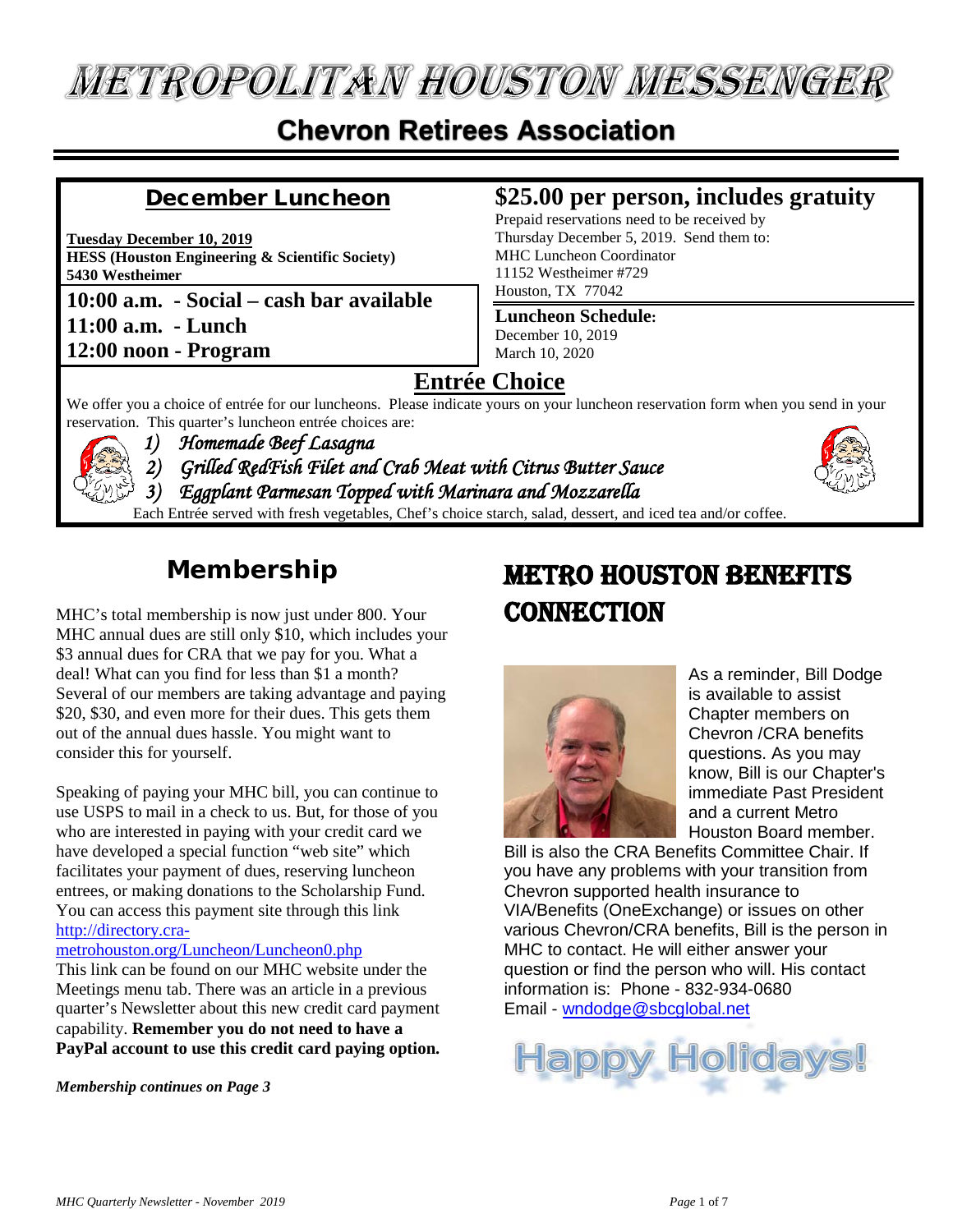# President's Podium



We started the Neighborhood Luncheon program in October 2018 at FM 2920 with 18 MHC members and spouses. In November 2018 we were at Bryan with 13 attendees**,** and the following week at Katy I-10 with 21 attendees**.**

We decided to have the Neighborhood Luncheons on the same quarterly basis as our Chapter Meetings at the HESS Club**,** and expanded the program to include Shenandoah, Bryan, Katy I-10, Missouri City, Pearland, Humble, Katy FM 1093 and Cypress. At Mid-Year, we evaluated our experience at each location and moved from Bryan to College Station and from Pearland to Webster**.**

The Neighborhood Luncheons have been successful in attracting new members and membership renewals. In August, from letters to new retirees and from the Neighborhood Luncheons, we had thirty-five new members and two returning members.

The numbers from the HESS Club and Neighborhood Luncheons for first 3 quarters follow:

| <b>HESS Club Total</b>               | 161 | 2020 is to expand the program by recruiting former                                                                                                                                                                                                                                                                                 |
|--------------------------------------|-----|------------------------------------------------------------------------------------------------------------------------------------------------------------------------------------------------------------------------------------------------------------------------------------------------------------------------------------|
| <b>HESS Club Quarterly Average</b>   | 54  | Chevron employees who may not have joined our                                                                                                                                                                                                                                                                                      |
| <b>HESS Max Attendance</b>           | 59  | chapter because they do not want to face the                                                                                                                                                                                                                                                                                       |
| <b>HESS Min Attendance</b>           | 48  | commute into the Galleria traffic or pay the fixed<br>rate for our luncheon at the HESS Club. We will                                                                                                                                                                                                                              |
| Neighborhood Total                   | 258 | begin recruiting in November by mailing 2800                                                                                                                                                                                                                                                                                       |
| Neighborhood Quarterly Avg.          | 86  | letters to those leaving Chevron between 1996 and                                                                                                                                                                                                                                                                                  |
| Neighborhood Max Attendance          | 30  | 2018. The MHC members supporting me in this                                                                                                                                                                                                                                                                                        |
| Neighborhood Min Attendance          | 4   | program each week are George Treibel and Evelyn                                                                                                                                                                                                                                                                                    |
| Neighborhood Luncheon Avg.           | 11  | and Mike Kassey with logistical support by Charlie                                                                                                                                                                                                                                                                                 |
|                                      |     | Rhoads. Please consider joining us at oneI                                                                                                                                                                                                                                                                                         |
| <b>Neighborhood Total Attendance</b> |     | believe you will enjoy it.                                                                                                                                                                                                                                                                                                         |
| 1. Shenandoah                        | 60  | On another front, 2020 dues are now payable, so                                                                                                                                                                                                                                                                                    |
| 2. Humble                            | 38  | your Board of Directors voted to send all members                                                                                                                                                                                                                                                                                  |
| Katy I-10<br>3.                      | 36  | who have not paid their dues for 2020 an invoice.                                                                                                                                                                                                                                                                                  |
| <b>Bryan/College Station</b><br>4.   | 31  | So, like dealing with any other business, our                                                                                                                                                                                                                                                                                      |
| Missouri City<br>5.                  | 27  | members now have a paper reminder to put in the                                                                                                                                                                                                                                                                                    |
| Katy FM 1093<br>6                    | 27  | "bills" stack for payment. Please let us know if this                                                                                                                                                                                                                                                                              |
|                                      |     | is a good move.                                                                                                                                                                                                                                                                                                                    |
| 7<br>Cypress                         | 20  | Your current Board of Directors have all agreed to                                                                                                                                                                                                                                                                                 |
| Pearland/Webster<br>8                | 19  | serve another year. We have taken a written ballot<br>vote at our fourth quarter Neighborhood Luncheons                                                                                                                                                                                                                            |
|                                      |     | $\mathbf{1}$ $\mathbf{1}$ $\mathbf{1}$ $\mathbf{1}$ $\mathbf{1}$ $\mathbf{1}$ $\mathbf{1}$ $\mathbf{1}$ $\mathbf{1}$ $\mathbf{1}$ $\mathbf{1}$ $\mathbf{1}$ $\mathbf{1}$ $\mathbf{1}$ $\mathbf{1}$ $\mathbf{1}$ $\mathbf{1}$ $\mathbf{1}$ $\mathbf{1}$ $\mathbf{1}$ $\mathbf{1}$ $\mathbf{1}$ $\mathbf{1}$ $\mathbf{1}$ $\mathbf{$ |

From these numbers, I believe we have achieved our goal of enhancing the membership of a significant number of our members. Our plan for

serve another year. We have taken a written ballot cheons. and you will have the opportunity to vote for the board at the December Luncheon.

I wish each of you a Merry Christmas and a Happy, Healthy, and Prosperous New Year. Glenn Ewan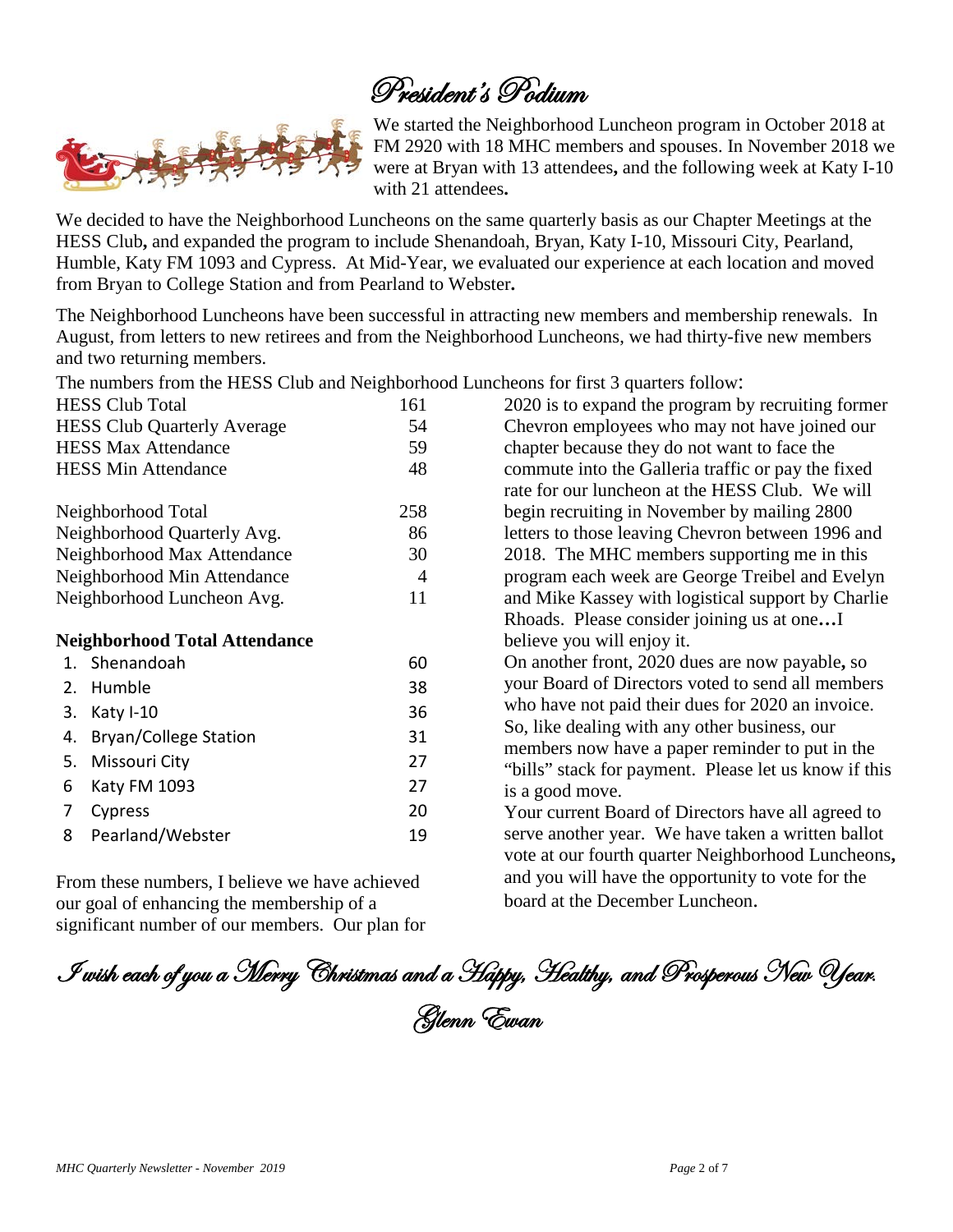## **Treasurer's Corner**

## **TREASURER'S REPORT**

| 2019 Budget 2019 Actual       |               |               |  |  |  |  |
|-------------------------------|---------------|---------------|--|--|--|--|
| <b>REVENUE</b>                |               |               |  |  |  |  |
| Income (dues)                 | \$6,500       | \$5,911       |  |  |  |  |
| <b>TOTAL REVENUE</b>          |               |               |  |  |  |  |
| <b>EXPENSES</b>               |               |               |  |  |  |  |
| <b>CRA Dues</b>               | \$1,950       | \$1,611       |  |  |  |  |
| Luncheon Meal Cost - Net      | \$750         | \$1031        |  |  |  |  |
| Web Site                      | \$500         | \$715         |  |  |  |  |
|                               |               |               |  |  |  |  |
| <b>PAYPAL Fees</b>            | \$200         | \$128         |  |  |  |  |
| Misc. Expenses                | \$600         | \$610         |  |  |  |  |
| <b>Special Events</b>         | \$0           | \$0           |  |  |  |  |
| Mail Box                      | \$0           | \$0           |  |  |  |  |
| <b>Luncheon Door Prizes</b>   | \$1600        | \$1215        |  |  |  |  |
| Luncheon Entertainment        | \$600         | \$400         |  |  |  |  |
| <b>Food Bank Donation</b>     | \$400         | \$400         |  |  |  |  |
| Scholarship Fund Transfer     | \$0           | \$0           |  |  |  |  |
| <b>TOTAL EXPENSE</b>          | \$6,600       | \$6110        |  |  |  |  |
| Surplus/(Deficit)             | \$(100)       | (\$199)       |  |  |  |  |
| <b>SCHOLARSHIP FUND</b>       |               |               |  |  |  |  |
| <b>YEAR 2019</b>              | <b>BUDGET</b> | <b>ACTUAL</b> |  |  |  |  |
| <b>Beginning Balance</b>      | \$0           | \$0           |  |  |  |  |
| Scholarship Donations         | \$,2000       | \$2,918       |  |  |  |  |
| <b>General Fund Transfers</b> | \$0           | \$0           |  |  |  |  |
| Scholarship Award             | \$2,000       | \$2,000       |  |  |  |  |
| Surplus/(Deficit)             | \$0           | \$918         |  |  |  |  |

NOTES:

- Over budget due to larger than expected nonrenewals from 2018.
- \$2,918 received in donations to Scholarship; \$918 will be carried over for 2020 award.
- PayPal Fees are increasing (but on budget) due to more use of PayPal as was expected.

# **Membership**

### *From Page 1*

For those of you who manage your finances using invoices MHC has just started sending you an invoice for your annual dues. We hope that this helps you in paying your MHC dues in a timely fashion.

We have 138 members who have not yet paid their 2019 dues. I guess they can save the price of a stamp by paying for their 2019 and 2020 dues with a single check. They can consider that a personal discount. Please do that at your earliest convenience. For the rest of us, take a moment and send in your 2020 dues after you read this newsletter. If you are like me, I tend to stack up things to do if I don't do them the first time I think about them. Don't forget that we also have a credit card payment option.

Glenn's invitation letter to recent Chevron terminated employees has been very successful. This year we had 89 new members join MHC.

MHC has a "try it for free" for first time members. Any retiree of Chevron or one of its merged companies who has not been a member of any other Chevron Retiree Chapter will receive their first year's MHC membership for free. You may want to use this first time offer to entice one or more of your retiree friends who haven't yet joined MHC. Just give them the link to our website, [www.cra-metrohouston.org](http://www.cra-metrohouston.org/) to show them the benefits of our chapter.

Speaking about our website, [www.cra-metrohouston.org](http://www.cra-metrohouston.org/) you may just want to check it out yourself to see all the good information that is out there for you.

We are interested in any ideas or suggestions that you may have to make our chapter more to your liking. Please email [membership@cra-metrohouston.org](mailto:membership@cra-metrohouston.org) with your ideas or suggestions.

## **Renew today. Don't put off until tomorrow what you can do today.**

Thank you, Bill Alvarez, MHC Membership Committee Chair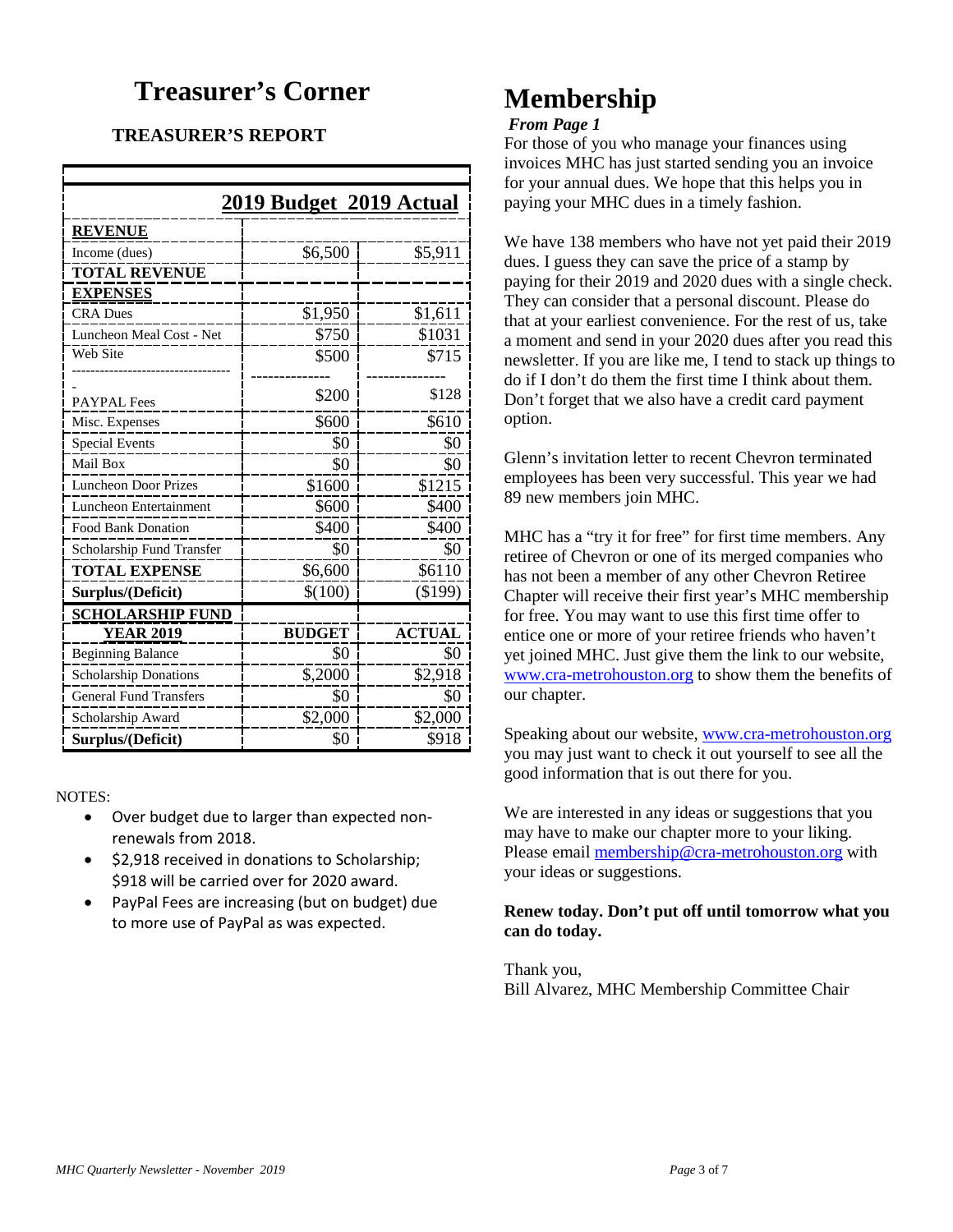**December Chapter Meeting Program**

## **Bill Parish** 'One Man Band'



Bill began playing the guitar in 1966 at the age of 15. He played lead guitar in a rock band during his High School years and in 1970 he formed his own Country Rock band. In 1971, he recorded a song called "A Woman" that reached number 16 on the charts that year. In 1972 he



began touring with his own band, working the night club and Hotel circuits in such places as Las Vegas, New York, Nashville and Alberta Canada. From 1975 through 1986 Bill performed with many notable musicians, among whom are Claude King "Wolverton Mountain", David Houston "Almost Persuaded". He also attended LSU Shreveport completing his BA Degree in 1983. He formed his own band, The Crawdads, which performed as the opening act for Merle Haggard and Hank Williams Jr., headlined the Louisiana State Fair and Billy Bob's Nightclub in Ft. Worth. In 1986 he played Lead Guitar for Randy Travis and opened for Ray Price. In 1990 he was one of the featured

acts on "The Pride of Galveston" which was a Cruise ship that sailed out of Galveston.

During the last 20 years, Bill has performed mainly at night clubs, restaurants, retirement centers and at private functions. Bill plays the electric and acoustic guitar, bass, harmonica, and keyboards. Bill and his wife, Judy, were married in 1983 and now live in Dickinson, Texas.



**GRAND**







Joann McCann Deloris Levert Charlie Rhoades John Munday





Bill Vermilyea

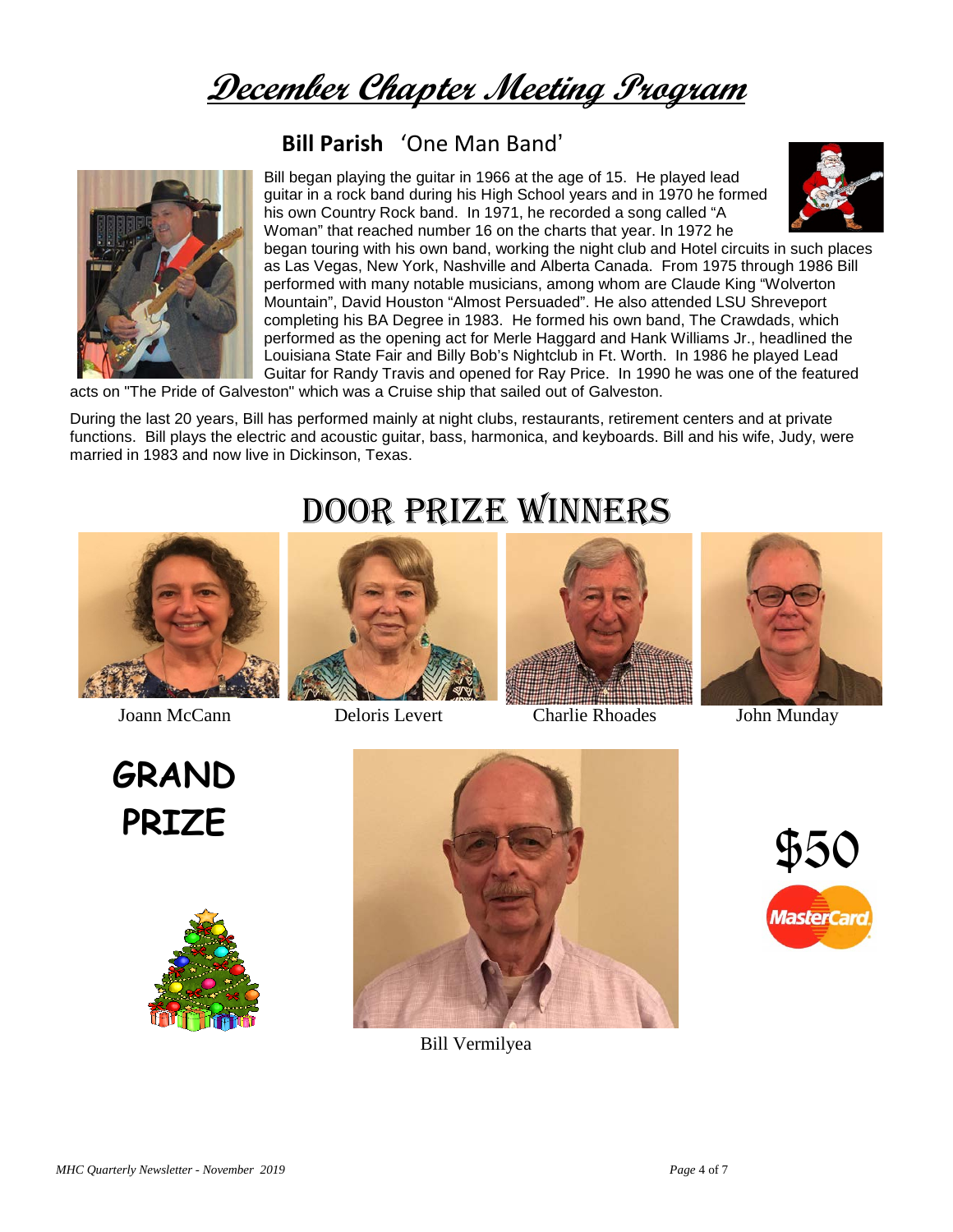

### Your Board of Directors were discussing how we could grow our chapter membership. Several suggestions came up**,** but the common thread in our discussions was retention of current members. We soon realized that we can continue to recruit new members until the hot spot freezes**,** but if we don't retain our current members we are just spinning our wheels. So**,** we decided to recognize those people who are the backbone of the chapter**…**those members who continue their membership year after year. As most of our companies did, we decided to celebrate a member's anniversary each December in year five after joining and every five years thereafter. This year's list of recognized members follows. When you see one of them, give them a warm greeting and let them know that we appreciate their continuing membership. We only wish we had the budget of Chevron and could award you with something greater than a mention in the newsletter. Our recording of you joining the chapter begins with 2010**,** so for those members who retired before then, we assumed your membership began with your Chevron separation date. We hope this is close to accurate.

### Five year

### Twenty Year (cont)

Dale A. Gibson Johnny L. Green

J. B. "John" Boyd Lorie Coffelt Santana Gonzalez, Jr. John R. Jackson Mark Koelmel Steve Lastrapes Dwayne McClelland Doug Mohn Thomas J. Moran, Jr. Sandra J. Owens Allan Quiat Richard D. Roquemore Stephen P. Seiler Brian Taylor

#### Ten Year

Harold Ayers Shannon C. Hodge Mary L. Kole John Weiss

#### Fifteen year

John J. Featherer Tom Piper Jack F. Redding Ok-Cha Seo

### Twenty year

William J. Bednar Virginia Berreth Max L. Bruce Ramon Cantu, III Sandra M. Chastain Tom Coneybeer Barrett L. "Barry" Cupples James R. Emanuel Arthur G. Fowler, Jr.

Joseph Hansford Raymond Hildebrand Thomas L. Hill George T. Jones John G. Kanouff Bob Kasuba B. R. Koehler Ann D. Korenek Steven R. Krauszer Linda A. Lawless Roderick Loper Ronald G. Mathews C. Harold McCormick Howard L. McKinzie Jim Medlin Chuck Michlik Edward Miller Gerald W. Mitchell Caroline Mocek Vera A. Osborne Carlton Wayne Pachall Constance Pleasant John I. Prestwood Espy P. Price Paul Reilley William C. Richardson Sophie Salassi Willy F. Schmidt Yick Mow Shum Sheri Sim-Connell Terrell Street Sherron Thaysen Sharon Tortorich George M. Treibel W. Pat Tucker Walter Viali

#### Twenty year (cont)

Nikolas F. White Jagjit Yadav Betty Zimmerman Charles Zimmerman

### Twenty-five year

Betty J. Bellard Guy A. Birmingham Esther Brautigam Tom Bumpass Harlin R. Gruetzmacher Evelyn T. Kassey Harold C. Kaufman Burnal R. Kunze Paul Larson Janice G. Laurie Jordan Loftus Jimmie McCartney Jerry N. McEachern, Sr. Thomas J. "Tom" Patterson Dominic A. Psencik Rae A. Royle John C. Strickland Pat B. Sullivan Jeanette Whitfield

#### Thirty Year

Shirald D. Hendrix

#### Thirty-five year

Janette Carter John Miller Charles A. Rhoads, Jr. Richard E. Wainerdi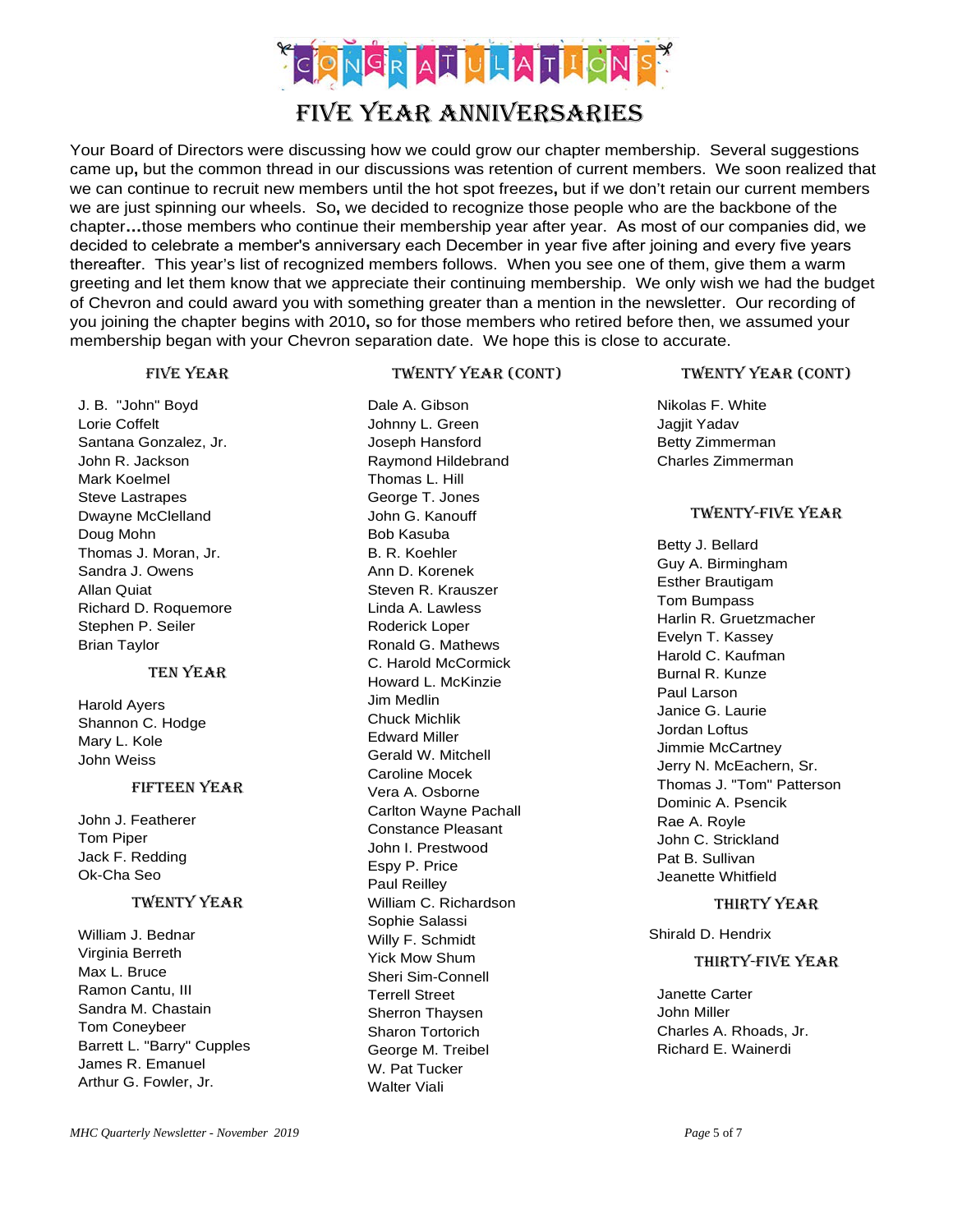# *Scholarship*

The Metropolitan Houston Chapter has been recognized by the Chevron Retirees Association for giving out a scholarship. Next year will be the twentieth year that your chapter has given such a college scholarship. The scholarship is completely funded by your voluntary donations and does not come from the dues you pay to be a member. Please consider donating to the scholarship fund with your reservation for our luncheon.

In order to nominate someone for scholarship consideration, you must be a current dues-paying member. Your nominee can be a child, grandchild, or great grandchild who is either natural born, adopted, or a stepchild. Your nominee must be a high school senior graduating in 2020 who has been accepted to an accredited four-year college/university or a two-year community/junior college. Once nominated, a Scholarship Application Package is sent to your nominee with specific instructions and a mandatory deadline of May 1<sup>st</sup> to complete the submission of all required documents. There have been four nominations received already, so don't wait to submit your eligible nominee. We look forward to getting your nominations for the 2020 Metropolitan Houston Chapter college scholarship.

Check out your Metro Houston Chapter website a[t https://cra-metrohouston.org](https://cra-metrohouston.org/) and select the Scholarship tab to find out more information about our annual scholarship program.

Doug Beatty, Chairperson MHC Scholarship Committee



Bill Dodge and Charlie Rhoads selling participation in the Chevron Retirees Association to active employees at the annual Chevron Health Fair held on October 9, 2019 at Chevron's downtown Houston office building.



MHC supports the Houston Food Bank with our donations of non-perishable food and paper goods and cash. Because the Food Bank purchases in very large quantities and with significant discounts, we are advised that your \$1 contribution to them provides a full day of meals to a needy neighbor. Therefore, if you are going to purchase items for this purpose, consider donating the money; it purchases a lot more when HFB spends it for you, and it will be used to purchase items HFB needs most. To facilitate monetary donations, we will place a donation jar for the HFB on the registration table.

**When you donate \$20 or more at one time, you can double your impact by filing with Chevron HumanKind for matching funds. Their rules require you to validate your donation with either a cancelled check or a receipt. To learn how to submit your cancelled check and more, go to [www.chevronretirees.org/ResourcesGrou](http://www.chevronretirees.org/ResourcesGroup/ChevronHumankind) [p/ChevronHumankind](http://www.chevronretirees.org/ResourcesGroup/ChevronHumankind)**